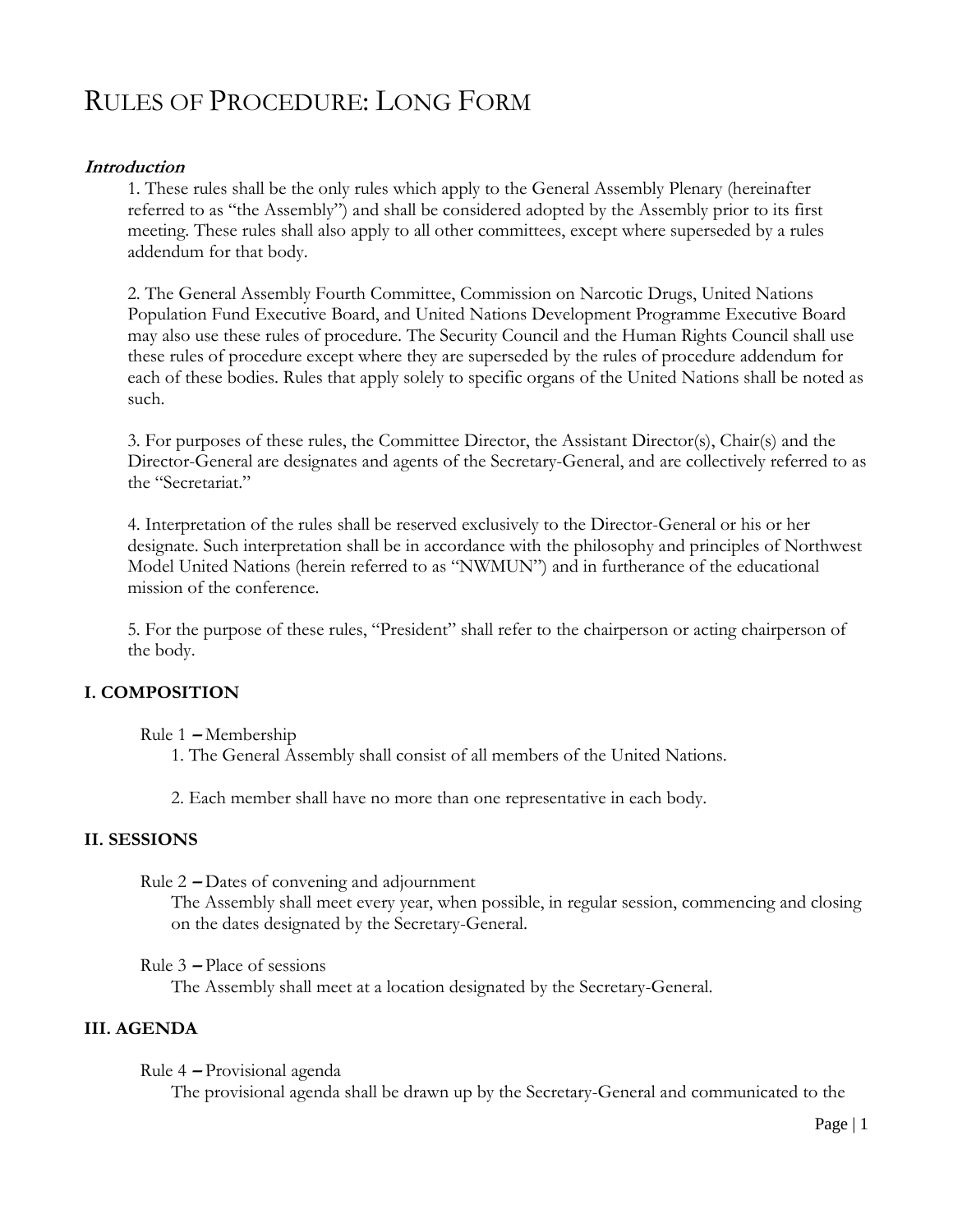Members of the United Nations at least sixty days before the opening of the session.

Rule 5 **–** Adoption of the agenda

The agenda provided by the Secretary-General shall be considered adopted as of the beginning of the session. The order of the agenda items shall be determined by a majority vote of those present and voting. Items on the agenda may be amended or deleted by the Assembly by a twothirds majority of the members present and voting.

*The vote described in these rules is a procedural vote and, as such, all delegates (including observers) must cast a vote. For purposes of all rules of procedure except where otherwise indicated, "those present and voting" and "members present and voting" means, for procedural questions, those delegates, including observers, in attendance at the meeting during which this motion comes to a vote.* 

# Rule 6 **–** Revision of the agenda

During a session, the Assembly may revise the agenda by adding, deleting, deferring or amending items. Only important and urgent items shall be added to the agenda during a session. Permission to speak on a motion to revise the agenda shall be accorded only to two representatives in favor of, and two opposed to, the revision. Additional items of an important and urgent character, proposed for inclusion in the agenda less than thirty days before the opening of a session, may be placed on the agenda if the Assembly so decides by a two-thirds majority of the members present and voting. No additional item may, unless the General Assembly decides otherwise by a two-thirds majority of the members present and voting, be considered until a committee has reported on the question concerned.

*As the General Assembly Plenary determines the agenda for its Committees, this rule is applicable only to the Plenary body. Items cannot be amended or added to the agenda by any of the Committees of the Assembly. For purposes of these rules, the determination of an item of an "important and urgent character" is subject to the discretion of the Secretariat, and any such determination is final. If an item is determined to be of such a character, then it requires a two-thirds vote of the Assembly to be placed on the agenda. It will, however, not be considered by the Assembly until a committee has reported on the question, or a second two-thirds vote is successful to keep the Plenary body seized of the matter. The votes described in this rule are substantive votes, and, as such observers are not permitted to cast a vote. For purposes of this rule, "the members present and voting" mean those members (not including observers) in attendance at the session during which this motion comes to a vote, and who cast either an affirmative or negative vote.*

Rule 7 – Explanatory Memorandum

Any item proposed for inclusion in the agenda shall be accompanied by an explanatory memorandum and, if possible, by basic documents.

# **IV. SECRETARIAT**

Rule 8 **–** Duties of the Secretary-General

1. The Secretary-General or his or her designate shall act in this capacity in all meetings of the Assembly.

2. The Secretary-General shall appoint the Director-General, who will provide and direct the staff required by the Assembly. The Secretary-General will also be responsible for all the arrangements that may be necessary for meetings of the Assembly.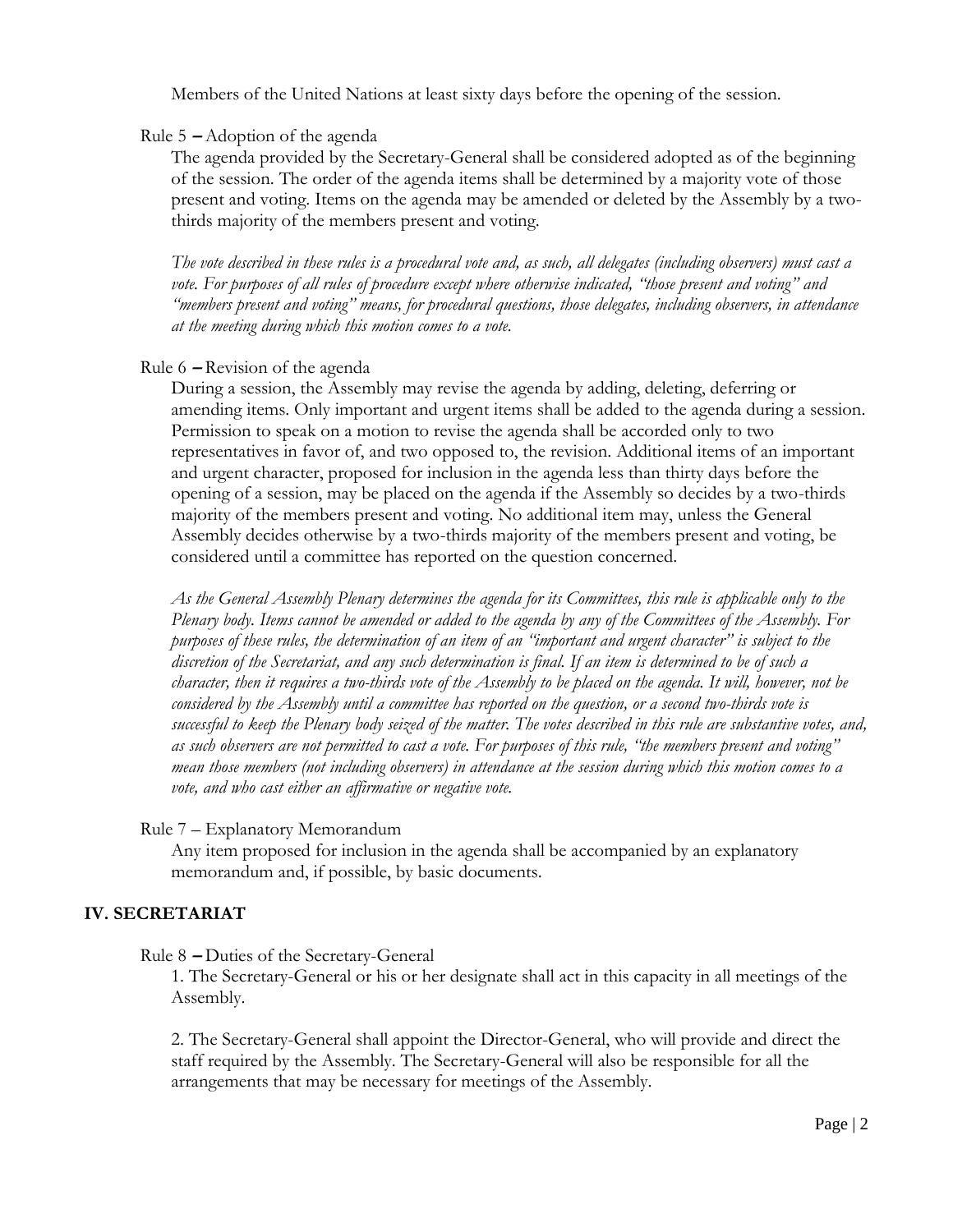Rule 9 **–** Duties of the Secretariat

The Secretariat shall receive, print, and distribute documents, reports, and resolutions of the Assembly, and shall distribute documents of the Assembly to the Members of the United Nations and generally perform all other work which the Assembly may require.

# Rule 10 **–** Statements by the Secretariat

The Secretary-General, or his or her representative, may make oral as well as written statements to the Assembly concerning any question under consideration, or concerning any matter they deem to warrant the Assembly's attention.

Rule 11 **–** Selection and replacement of the President

The President shall be appointed prior to the first meeting of the Assembly. For the purposes of facilitation of debate, the President shall not be a delegate. Instead, the Director-General, who will choose the President from applications received by the specified deadline, shall make this appointment. The President shall chair the Assembly for the duration of the conference, unless otherwise decided by the Director-General. If the President is unable to perform his or her functions, a new President shall be appointed for the unexpired term at the discretion of the Director-General.

Rule 12 **–** Security Council and Reformed Security Council representatives

The Director-General reserves the right to reassign a representative of a member of the General Assembly to fill a vacant spot of that same member state in the Security Council or Reformed Security Council. The Security Council will have priority over the Reformed Security Council in the case that both representatives of that member are not present.

# **V. LANGUAGE**

Rule 13 **–** Official and working language

English shall be both the official and working language of the Assembly.

Rule 14 **–** Interpretation (oral) or translation (written)

Any representative wishing to address any United Nations organ or submit a document in a language other than English shall provide interpretation or translation into English.

*This rule does not affect the total speaking time allotted to those representatives wishing to address the body in a language other than English. As such, both the speech and the interpretation must be within the set time limit.* 

# **VI. CONDUCT OF BUSINESS**

```
Rule 15 – Quorum
```
The President may declare a meeting open and permit debate to proceed when representatives of at least one third of the members of the Assembly are present. The presence of representatives of a majority of the members of the Assembly shall be required for any decision to be taken.

*For purposes of this rule, "members of the Assembly" means the total number of members (not including observers) in attendance during the first committee session.* 

Rule 16 **–** General powers of the President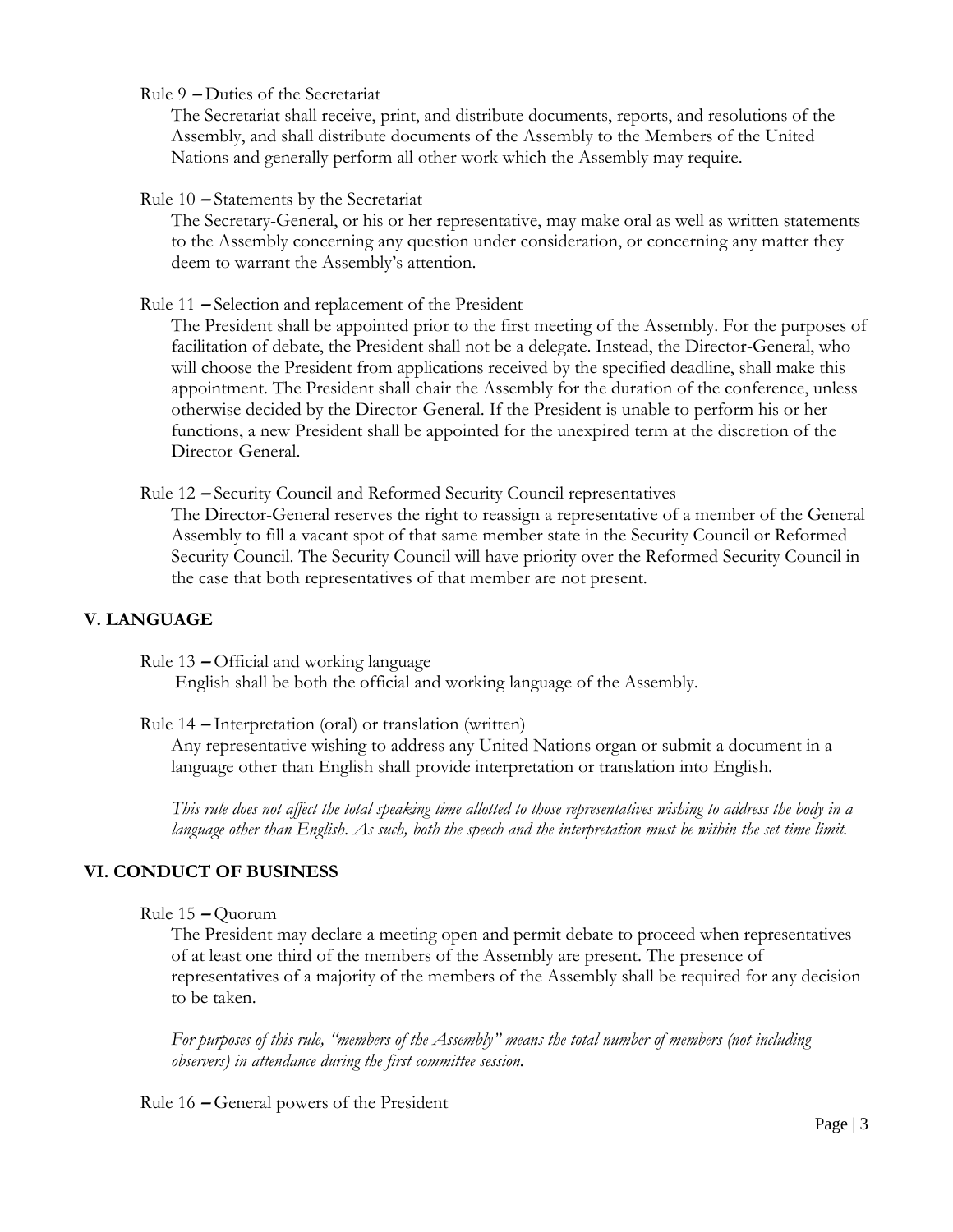In addition to exercising the powers conferred upon her/him elsewhere by these rules, the President shall declare the opening and closing of each meeting of the Assembly, direct the discussion, ensure observance of these rules, accord the right to speak, put questions to the vote and announce decisions. The President, subject to these rules, shall have complete control of the proceedings of the Assembly and over the maintenance of order at its meetings. He or she shall rule on points of order. He or she may propose to the Assembly the closure of the list of speakers, a limitation on the time to be allowed to speakers, the adjournment or closure of debate, and the suspension or adjournment of a meeting.

*Included in these enumerated powers is the President's power to assign a speaking time for all speeches incidental to motions and amendments. Further, the President is to use his or her discretion, upon the advice and at the consent of the Secretariat, to determine whether to entertain a particular motion based on the philosophy and principles of NWMUN. Such discretion should be used on a limited basis and only under circumstances where it is necessary to advance the educational mission of the conference. For purposes of this rule, the President's power to "propose to the Assembly" entails his or her power to "entertain" motions, and not to move the body on his or her own accord.*

## Rule 17 **–** Order of motions

The order of precedence of motions shall be the order that the motions are listed in the short form of the rules.

# Rule 18 **–** Points of Order

1. During the discussion of any matter, a representative may rise to a point of order, which shall be decided immediately by the President. Any appeal of the decision of the President shall be immediately put to a vote, and the decision of the President shall stand unless overruled by a 2/3 majority of the members present and voting.

2. A representative may not, in rising to a point of order, speak on the substance of the matter under discussion. The point of order pertains only to procedural matters.

*Such points of order should not interrupt the speech of a fellow representative. Any questions on order arising during a speech made by a representative should be raised at the conclusion of the speech, or can be addressed by the President, on their own accord, during the speech. The ability to overrule the decision of the President on certain procedural questions, referred to as "Appeal of the Decision of the Chair," is a procedural question and, as such, all delegates (including observers) must cast a vote. For purposes of this rule, "the members present and voting" mean those members in attendance at the meeting during which this motion comes to a vote.* 

## Rule 19 **–** Point of Information

During the discussion of any matter, a representative may rise to a point of information, which shall be immediately answered by the President or Secretariat. A point of information may pertain to procedural matters of the committee, substantive matters dealing with the question before the body, but may not pertain to a speech that a representative has made.

*When answering a point of information pertaining to the question, the President or Secretariat may only answer with facts pertaining to the question, and not with personal opinion or with recommendations on how to deal with the question.*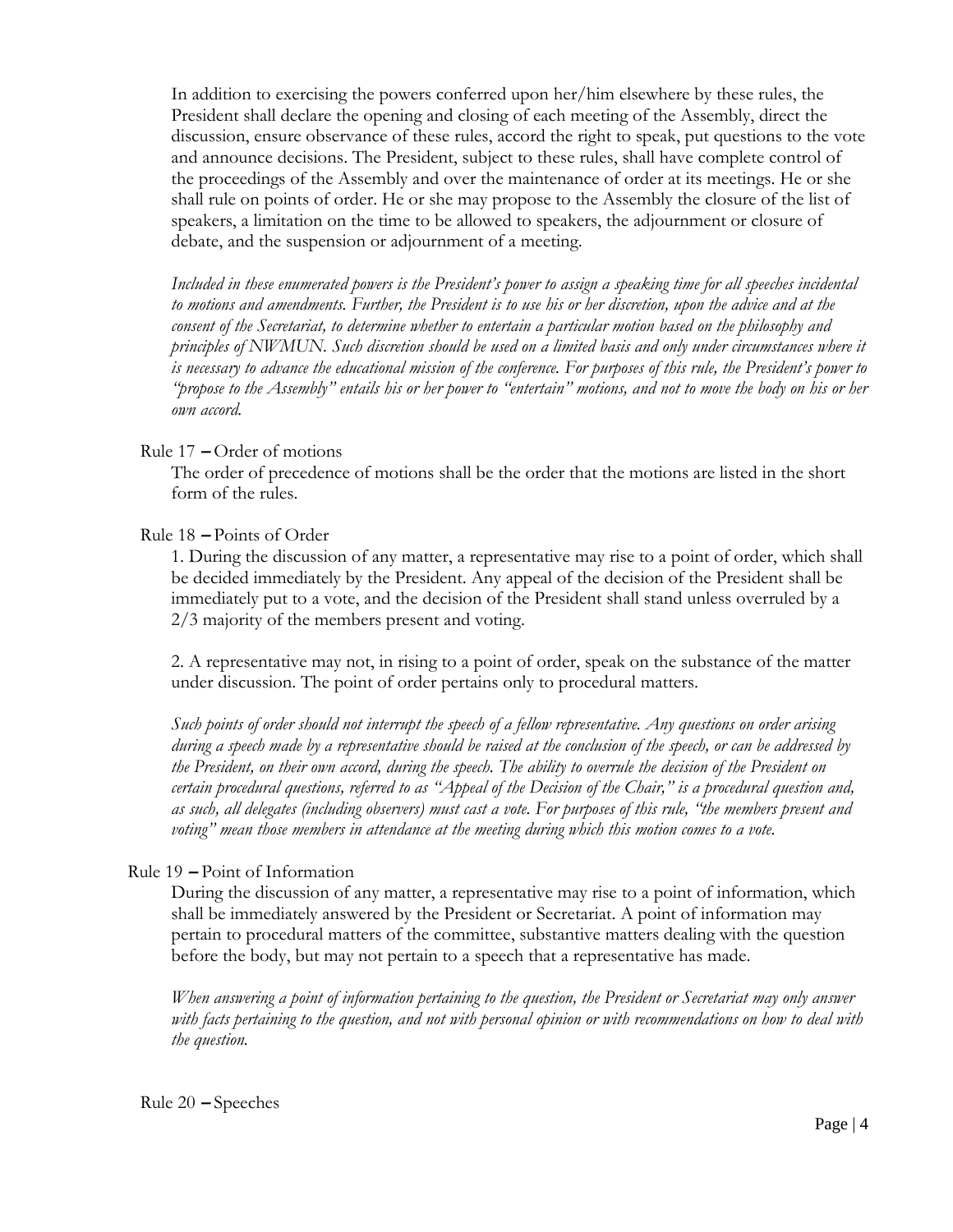1. No one may address the Assembly without having been previously recognized by the President. The President shall call upon speakers in the order in which they signify their desire to speak.

2. Debate shall be confined to the question before the Assembly, and the President may call a speaker to order if his or her remarks are not relevant to the subject under discussion.

3. The Assembly may limit the time allowed to speakers and all representatives may speak on any question. There shall be no speakers for or against a proposed limit on the time allowed to speakers; it shall be immediately put to the vote. When debate is limited and a speaker exceeds the allotted time, the President shall call him or her to order without delay.

*In line with the philosophy and principles of NWMUN and its educational mission, and for the purpose of facilitating debate, if the President determines that the Assembly in large part does not want to change the set speaker's time, and that any additional motions will not be well received by the body, the President may rule any additional motion to change the speaker's time dilatory.* 

# Rule 21 **–** Closing of the list of speakers

1. Members may only be on the list of speakers once, but may be added again at the conclusion of their speech. During the course of debate, the President may announce the list of speakers and, with the consent of the Assembly, declare the list closed. When there are no more speakers, the President shall declare the debate closed. Such closure shall have the same effect as closure by decision of the Assembly.

2. During the discussion of any matter, a representative may move to close the speakers list. The motion shall be put to a vote, requiring the support of a majority of the members present and voting to pass.

*The decision to announce the list of speakers is within the discretion of the President and may not be the subject of a motion by the Assembly. A motion to close the speakers list is within the purview of the Assembly and the President should not act on his or her own accord. The vote described in this rule is a procedural question and, as such, all delegates (including observers) must cast a vote. For purposes of this rule, "the members present and voting" mean those members in attendance at the meeting during which this motion comes to a vote.* 

## Rule 22 **–** Right of reply

If a remark during a representative's speech impugns the integrity of another representative's State or is a gross misstatement of fact regarding another representative's State, the President may permit that representative to exercise his or her right of reply following the conclusion of the speech, and shall determine an appropriate time limit for the reply. No ruling on this question shall be subject to appeal.

*For purposes of this rule, a remark that "impugns the integrity of a representative's State" or is a "gross misstatement of face regarding a representative's State" is one directed at the governing authority of that State and/or one that puts into question that State's sovereignty or a portion thereof. All interventions in the exercise of the right of reply shall be addressed in writing to the Secretariat and shall not be raised as a point of order or motion, nor may the representative claiming the right of reply interrupt any speaker. The representative shall read the reply to the Assembly only upon approval of the Secretariat, and in no case after voting has concluded on all matters relating to the agenda topic, during the discussion of which the right arose.*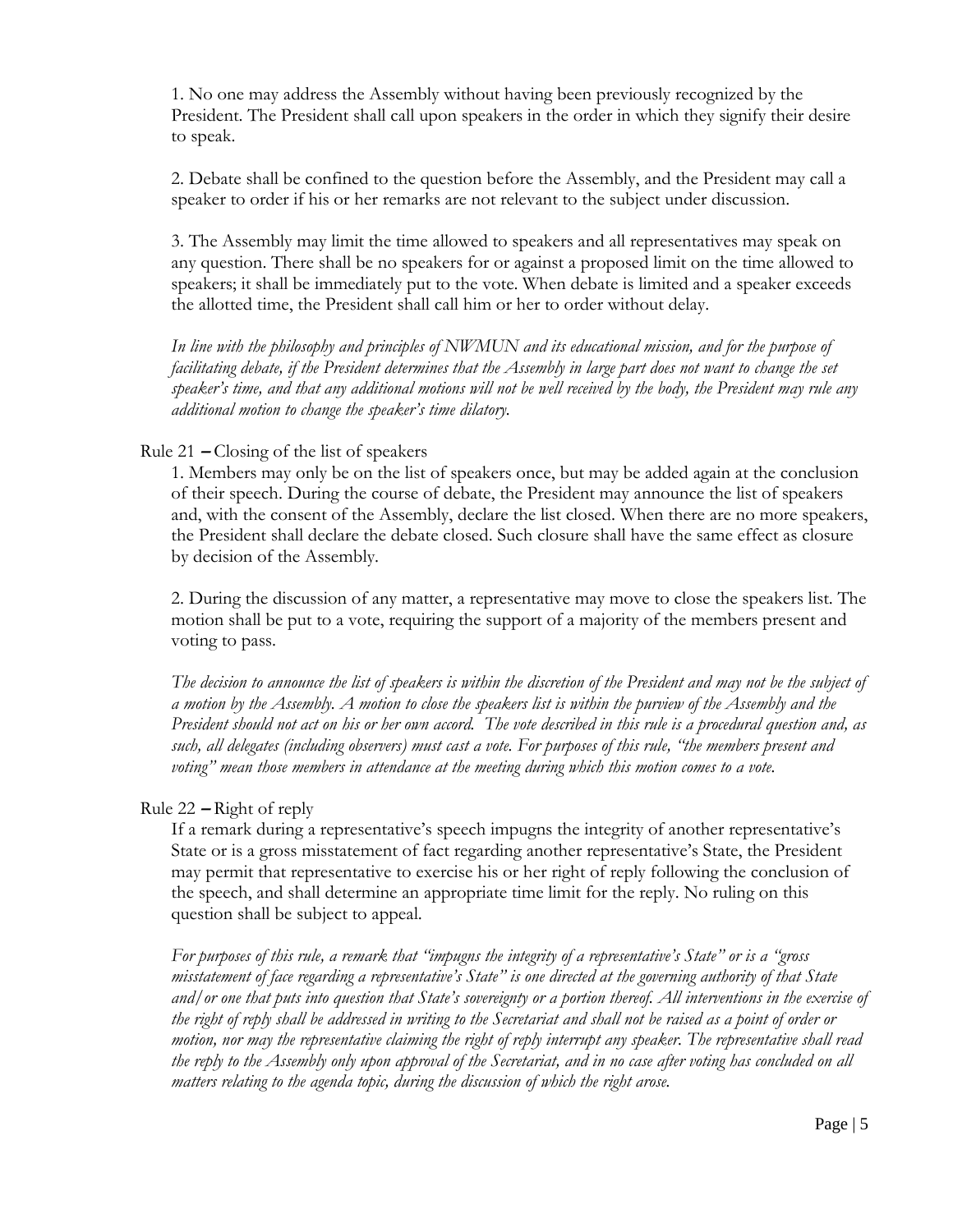Rule 23 **–** Suspension of the meeting

1. During the discussion of any matter, a representative may move for a suspension of the meeting, specifying a time for reconvening. Such motions shall not be debated but shall be put to a vote, requiring the support of a majority of the members present and voting to pass.

# *Example: "Canada moves to suspend the meeting for 30 minutes." Example: "Seychelles moves to suspend the meeting until 9:00 AM tomorrow."*

2. During the discussion of any matter, a representative may move for a moderated debate, which is a form of a suspension of the meeting, specifying an amount of time for the moderated debate as well as a speaking time. Such motions shall not be debated but shall be put to a vote, requiring the support of a majority of the members present and voting to pass.

*Example: "Brazil moves to suspend the meeting for 30 minutes with a speaking time of 2 minutes."* 

*The votes described in this rule are procedural questions and, as such, all delegates (including observers) must cast a vote. For purposes of this rule, "the members present and voting" mean those members in attendance at the meeting during which this motion comes to a vote. Moderated debates are facilitated by the committee staff.*

# Rule 24 **–** Adjournment of the meeting

During the discussion of any matter, a representative may move for adjournment of the meeting. Such motions shall not be debated but shall be put to a vote, requiring the support of a majority of the members present and voting to pass. After adjournment, the Assembly shall reconvene at its next regularly scheduled meeting time.

*This motion, if successful, would end the meeting until the next conference. In accordance with the philosophy and principles of the NWMUN and in furtherance of its educational mission, the President will not entertain such a motion until the end of the last meeting of the Assembly. The vote described in this rule is a procedural question and, as such, all delegates (including observers) must cast a vote. For purposes of this rule, "the members present and voting" mean those members in attendance at the meeting during which this motion comes to a vote.* 

## Rule 25 **–** Adjournment of debate

A representative may at any time move for an adjournment of debate of the question. Permission to speak on the motion shall be accorded to two representatives favoring and two opposing adjournment of debate, after which the motion shall be immediately put to a vote, requiring the support of a majority of the members present and voting to pass. This vote must be taken by roll call. If a motion for adjournment of debate passes, the topic is considered dismissed and no action will be taken on it.

*The vote described in this rule is a procedural vote and, as such, all delegates (including observers) must cast a vote. For purposes of this rule, "those present and voting" mean those delegates, including observers, in attendance at the meeting during which this motion comes to a vote.* 

## Rule 26 **–** Decision of competence

During the discussion of any matter, a representative may raise a decision of competence, which shall be decided by a majority vote of the Assembly. The decision of competence shall be moved when a representative feels that a question or proposal is out of the purview of the committee.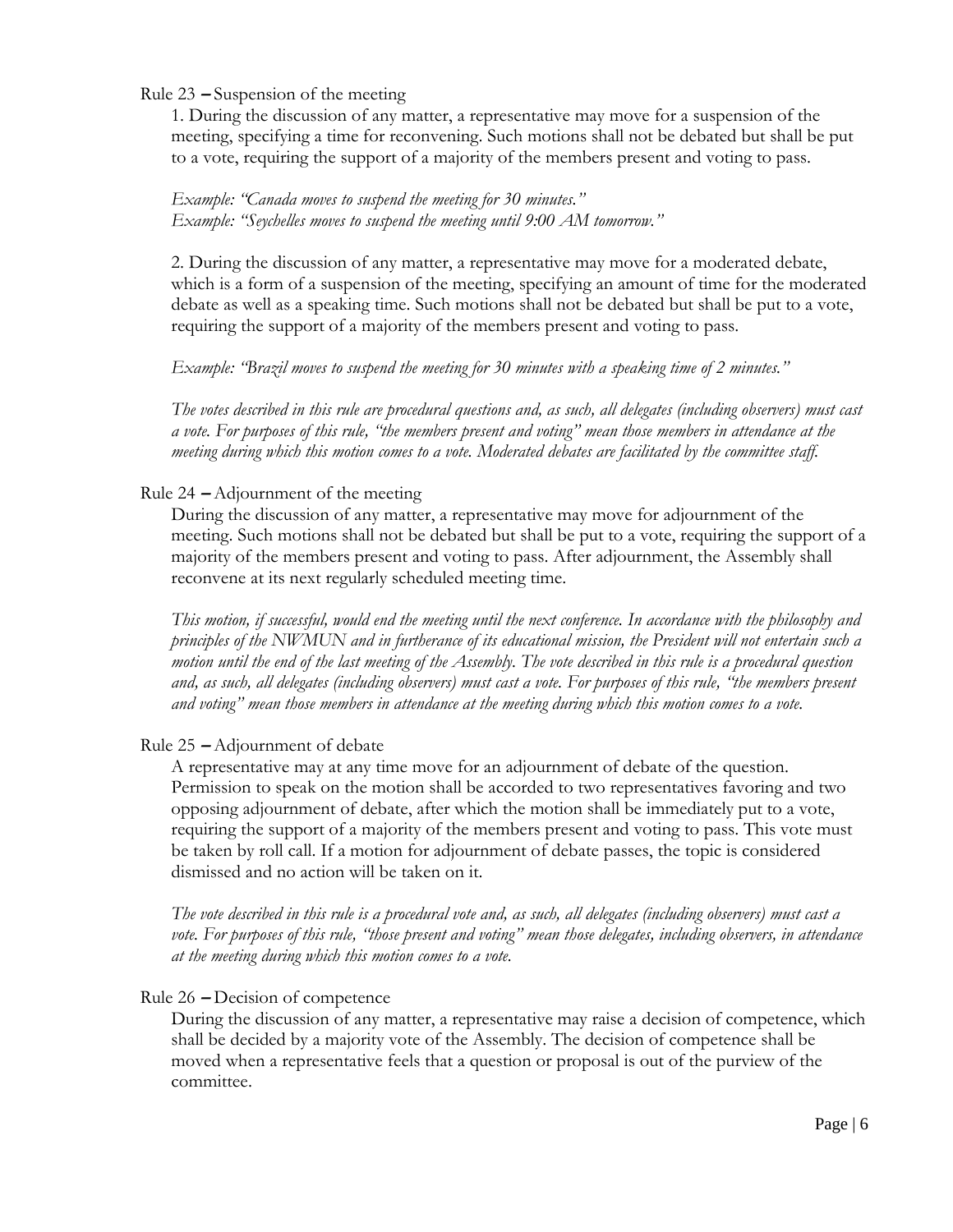## Rule 27 **–** Closure of debate

A representative may at any time move for the closure of debate on the question. Permission to speak on the motion shall be accorded to two representatives opposing the closure, after which the motion shall be put to the vote immediately. Closure of debate shall require a two-thirds majority of the members present and voting. If the Assembly favors the closure of debate, the Assembly shall immediately move to vote on all proposals introduced under that agenda item.

*The vote described in this rule is a procedural vote and, as such, all delegates (including observers) must cast a vote. For purposes of this rule, "those present and voting" mean those delegates, including observers, in attendance at the meeting during which this motion comes to a vote.* 

#### Rule 28 **–** Reconsideration of a topic

When a topic has been adjourned, it may not be reconsidered at the same session unless the Assembly, by a two-thirds majority of those present and voting, so decides. Reconsideration can only be moved by a representative who voted on the prevailing side of the original motion to adjourn. Permission to speak on a motion to reconsider shall be accorded only to two speakers opposing the motion, after which it shall be put to the vote immediately.

*The vote described in this rule is a procedural vote and, as such, all delegates (including observers) must cast a vote. For purposes of this rule, "those present and voting" mean those delegates, including observers, in attendance at the meeting during which this motion comes to a vote.* 

#### Rule 29 **–** Proposals and amendments

Proposals and substantive amendments shall be submitted in writing to the Secretariat, with the names of twenty percent of the members of the Assembly that would like the Assembly to consider the proposal or amendment. This twenty percent may be comprised of any combination of sponsors, who support the proposal or amendment's adoption; and signatories, who support its consideration; provided that there is at least one member state as a sponsor. The Secretariat may, at its discretion, approve the proposal or amendment for circulation among the delegations. As a general rule, no proposal shall be put to the vote at any meeting of the Assembly unless copies of it have been circulated to all delegations. The President may, however, permit the discussion and consideration of proposals and amendments, even though such proposals and amendments have not been circulated. If the sponsors agree to the adoption of an amendment, the proposal shall be modified accordingly, and no vote shall be taken on the amendment. If any sponsors should oppose the adoption of an amendment, a substantive vote on the amendment shall be taken prior to the consideration of the proposal during voting procedure. A document modified in this manner shall be considered as the proposal pending before the Assembly for all purposes, including subsequent amendments.

*For purposes of this rule, all "proposals" shall be in the form of working papers prior to their approval by the Secretariat. Working papers will not be copied, or in any other way distributed, to the Assembly by the Secretariat. The distribution of such working papers is solely the responsibility of the sponsors of the working papers. Along these lines, and in furtherance of the philosophy and principles of NWMUN and for the purpose of advancing its educational mission, representatives should not directly refer to the substance of a working paper that has not yet been accepted as a draft resolution.* 

*For purposes of this rule and the rule above it, "amendments" are to be submitted on a form provided by the committee staff, which will clarify what text is to be added, revised, or deleted as compared to the draft resolution or agreement segment that it seeks to amend. Amendments must be submitted prior to the beginning of voting*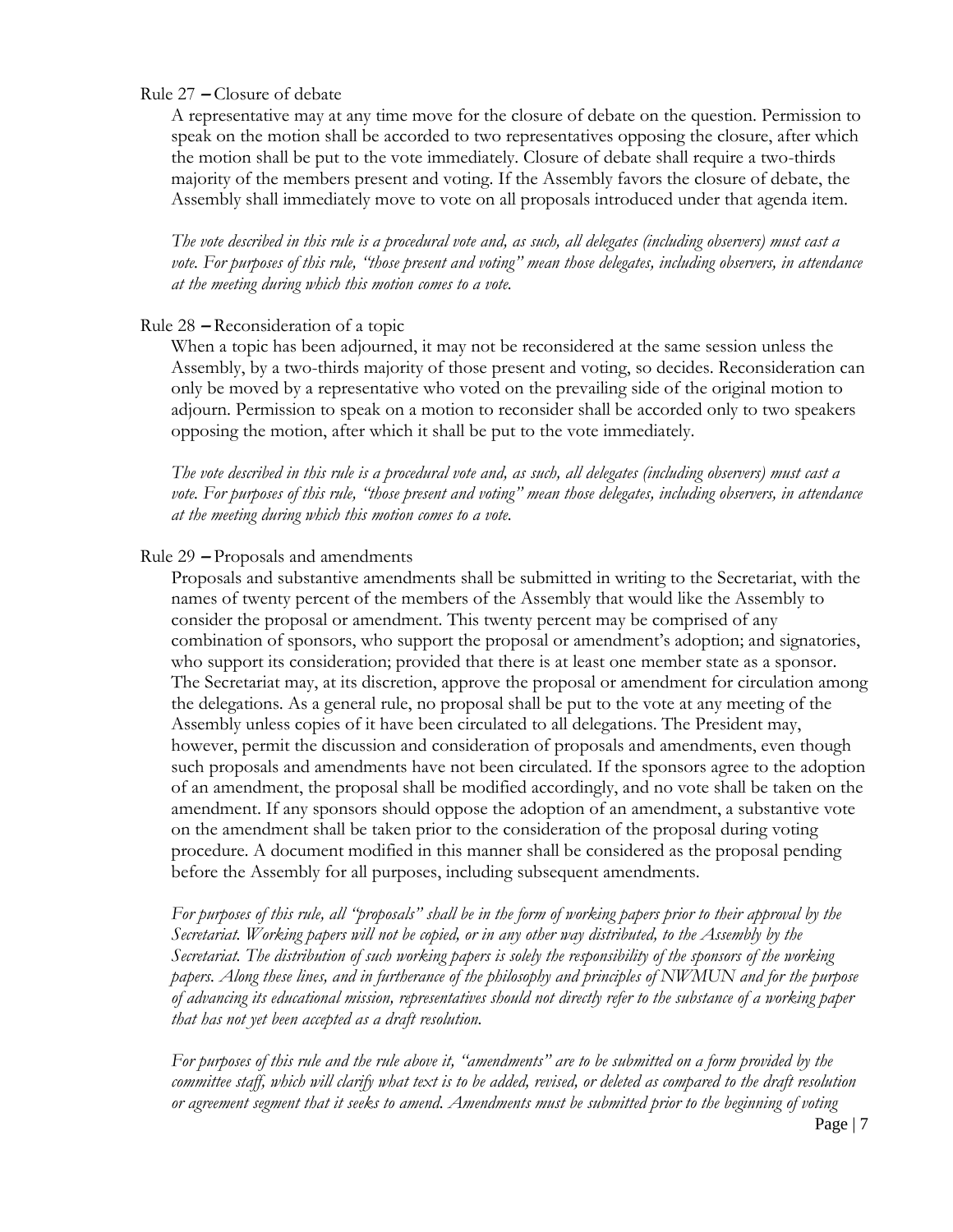*bloc, with the specific deadline to be announced by the President. If all the sponsors of the original document being amended agree to the amendment, this amendment will be designated as "friendly," read out loud by the President, and immediately take effect without any vote being necessary. If one or more sponsors of the original document object to the amendment, it shall be designated "unfriendly." During voting procedure on each draft resolution or agreement segment, before any points or motions are made, each unfriendly amendment shall be voted*  on by the committee's membership. This vote is substantive, and if the amendment is adopted, the draft document *under consideration will be amended. Voting procedure will then continue with the President taking points or motions, and eventually voting on the (amended) draft document.* 

After approval of a working paper, the proposal becomes a draft resolution and will be copied by the Secretariat for distribution to the Assembly. These draft resolutions are the collective property of the Assembly and, as such, the names of the original sponsors will be removed. The copying and distribution of amendments is at the discretion of the Secretariat, but all such amendments will be made available to all representatives in some form.

#### Rule 30 **–** Amendments

An amendment is a proposal that does no more than add to, delete from, or revise part of another proposal.

An amendment can add, revise, or delete operative clauses, but cannot in any manner add, amend, delete, or otherwise affect perambulatory clauses.

#### Rule 31 **–** Withdrawal of proposals, amendments and motions

A proposal, amendment, or motion may be withdrawn by its sponsor(s) at any time before voting has commenced, provided that it has not been amended. A proposal, amendment, or motion thus withdrawn may be reintroduced by any representative.

## **VII. VOTING**

## Rule 32 **–** Voting rights

Each member of the Assembly shall have one vote.

*This rule applies to substantive voting on amendments, draft resolutions, and portions of draft resolutions divided out by motion. As such, all references to "member(s)" do not include observers, who are not permitted to cast votes on substantive matters, but may vote on procedural matters.* 

## Rule 33 **–** Request for a vote

A proposal before the Assembly shall be voted upon if any representative so requests. Where no representative requests a vote, the Assembly may adopt proposals or motions without a vote.

*For purposes of this rule, "proposal" means any draft resolution, an amendment thereto, or a portion of a draft resolution divided out by motion. Just prior to a vote on a particular proposal or motion, the President may ask if there are any objections to adopting the proposal or motion by acclamation, or a representative may move to accept the proposal or motion by acclamation. If there are no objections to the proposal or motion, then it is adopted without a vote.* 

# Rule 34 **–** Majority required

Unless specified otherwise in these rules, decisions of the Assembly shall be made by a majority of the members present and voting.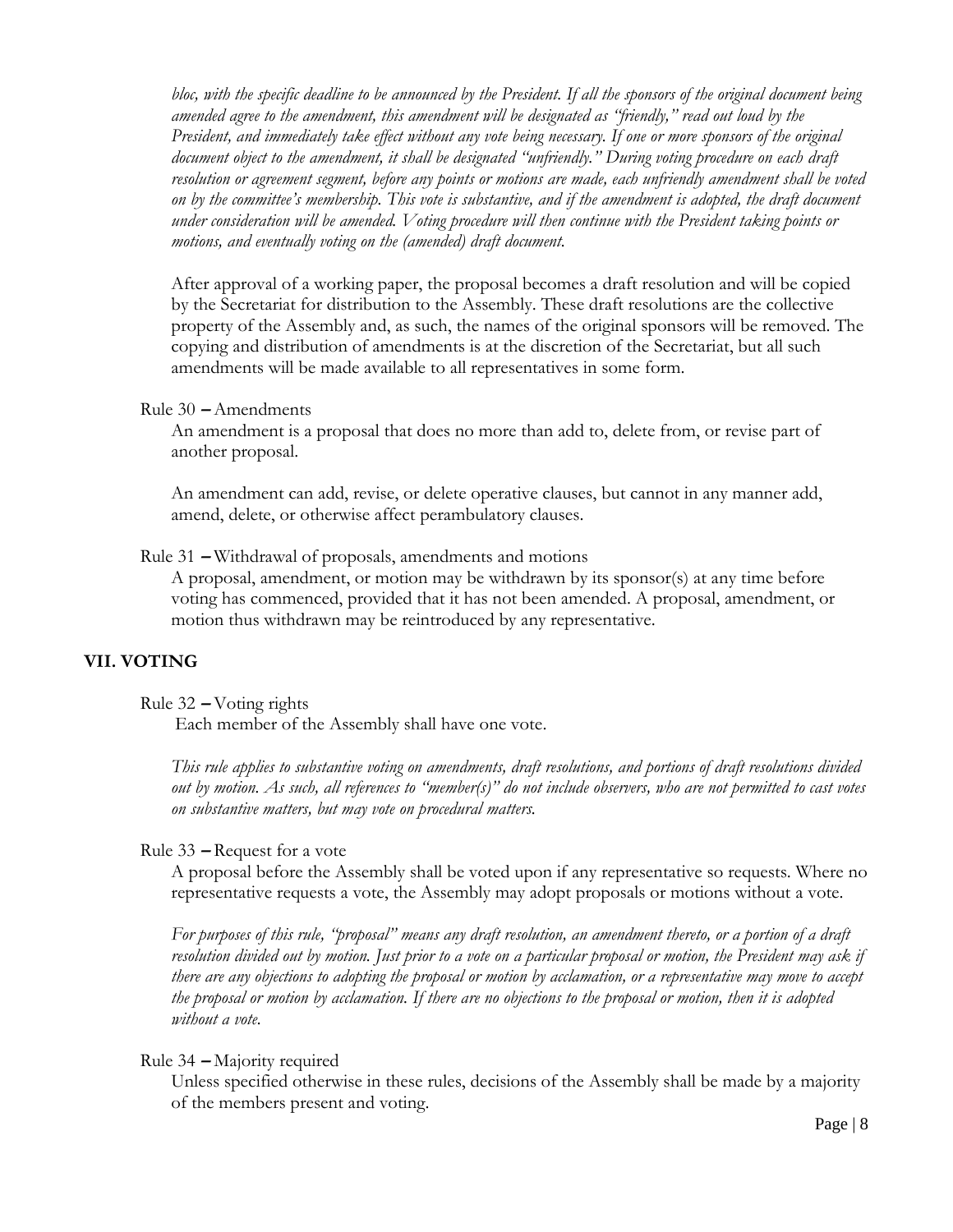*This section of the rules refers to voting on "proposals," which primarily refers to votes taken on draft resolutions. For the purpose of tabulation, the phrase "members present and voting" means members casting an affirmative or negative vote. Members that abstain from voting are considered as not voting. All members declaring their representative States as "present and voting" during the attendance roll call for the meeting during which the substantive voting occurs must cast an affirmative or negative vote, and cannot abstain.* 

#### Rule 35 **–** Important questions

1. The Assembly may declare a question as important. Motions to declare a topic an important question must be made at the outset of the voting procedure for that topic; such motions may only be made by the Assembly. On such a motion, two members may speak in favor of the motion and two may speak against it. The motion shall then be immediately put to the vote, requiring the support of a majority of the members present and voting to pass.

Decisions of the General Assembly on important questions shall be made by a two-thirds majority of the members present and voting. These questions shall include: recommendations with respect to the maintenance of international peace and security, the election of nonpermanent members of the Security Council, the election of members of the Economic and Social Council, the election of the members of the Trusteeship Council, the admission of new Members to the United Nations, approval of the Security Council's nominee to serve as Secretary-General of the United Nations, the suspension of the rights and privileges of membership, the expulsion of members, questions relating to the operation of the trusteeship system, and budgetary questions.

2. Decisions of the Assembly on amendments to proposals relating to important questions, and on parts of such proposals put to the vote separately, shall be made by a two-thirds majority of the members present and voting.

*This rule does not apply to any body besides the General Assembly Plenary. For the purpose of tabulation, the phrase "members present and voting" means members casting an affirmative or negative vote. Members that abstain from voting are considered as not voting. All members declaring their representative States as "present and voting" during the attendance roll call for the meeting during which the substantive voting occurs must cast an affirmative or negative vote, and cannot abstain.* 

## Rule 36 **–** Arrears in payment

A member of the United Nations that is in arrears in the payment of its financial contributions to the Organization shall have no vote in the Assembly. The Secretary-General may, nevertheless, permit such a member to vote if he or she is satisfied that the failure to pay is due to conditions beyond the control of the member and that the payment shall be received by the end of the conference.

*For the purposes of this rule, the phrase "financial contributions to the Organization" means conference fees owed to NWMUN.*

## Rule 37 **–** Method of voting

1. The Assembly shall normally vote by a show of placards, except when a representative requests a roll call vote, which shall be taken in the English alphabetical order of the names of the members. The name of each present member shall be called in any roll call vote, and one of its representatives shall reply "yes," "no," "no with rights," "abstention," or "pass."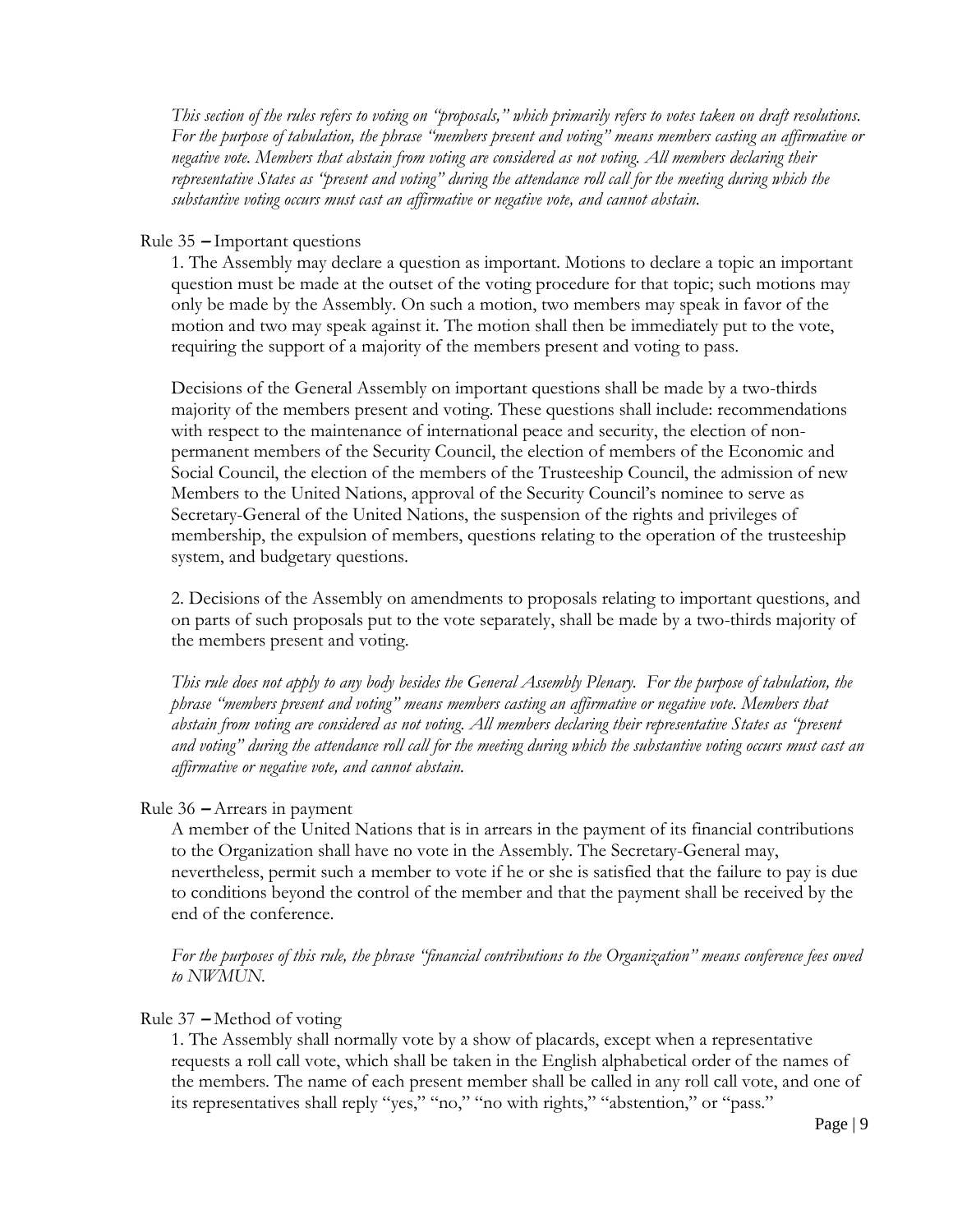2. When the Assembly votes by mechanical means, a non-recorded vote shall replace a vote by show of placards and a recorded vote shall replace a roll-call vote. Any representative may request a recorded vote. In the case of a recorded vote, the Assembly shall dispense with the procedure of calling out the names of the members.

3. The vote of each member participating in a roll call or a recorded vote shall be inserted in the record.

*Only those members who designate themselves as "present" or "present and voting" during the attendance roll call, or in some other manner communicate their attendance to the President and/or Secretariat, are permitted to vote and, as such, no others will be called during a roll-call vote. For purposes of tabulation, "no with rights" shall be considered a "no" as well as a statement of the delegate's intent to give an explanation of vote. Any representatives replying "pass," must, on the second time through, respond with either "yes" or "no." A "pass" cannot be followed by a second "pass" for the same proposal or amendment, nor may it be followed by an abstention on that same proposal or amendment, nor may the representative explain their vote.* 

#### Rule 38 **–** Explanations of vote

Representatives may make brief statements consisting solely of an explanation of their vote after the voting has been completed. A representative sponsoring a proposal shall not speak in explanation of vote thereon, except if it has been amended, and the member has voted against the proposal or motion.

*Explanations of vote may only be made by sponsors of a draft resolution who voted against passage of the document – a case only allowed if the draft resolution is amended via unfriendly amendment. To explain such a vote, the delegate must vote "No with rights" during a roll call vote on the draft resolution and will be granted a length of time to speak after the cessation of voting, but prior to the announcement of the vote total and the outcome of the vote. For purposes of tabulation, "no with rights" shall be considered a "no" as well as a statement of the delegate's intent to give an explanation of vote. This speaking time shall be used only for the explanation of the shift in the delegate's position as a result of amendment to the draft resolution.* 

#### Rule 39 **–** Conduct during voting

After the President has announced the commencement of voting, no representatives shall interrupt the voting except on a point of order or point of information in connection with the actual process of voting. No communication of any variety shall take place between representatives during voting procedure.

*For purposes of this rule, an "interruption" refers to any action that would slow or stop the progress of the committee in voting. This includes the permitted point of order (as well as the related right to appeal the President's ruling) and point of information as well as other types of interruptions, which are not permitted, such as speaking, passing notes, using electronic devices, or non-verbal communication. This rule does not prevent the use of motions, designated on the Short Form of the rules, which affect the manner of voting; these motions are Division of the Question, Adopt by Acclamation and Roll Call Vote.*

#### Rule 40 **–** Division of proposals and amendments

Immediately before a proposal or amendment comes to a vote, a representative may move that parts of a proposal or of an amendment should be voted on separately. If there are calls for multiple divisions, those shall be voted upon in an order to be set by the President where the most radical division will be voted upon first. If opposition is made to the motion for division,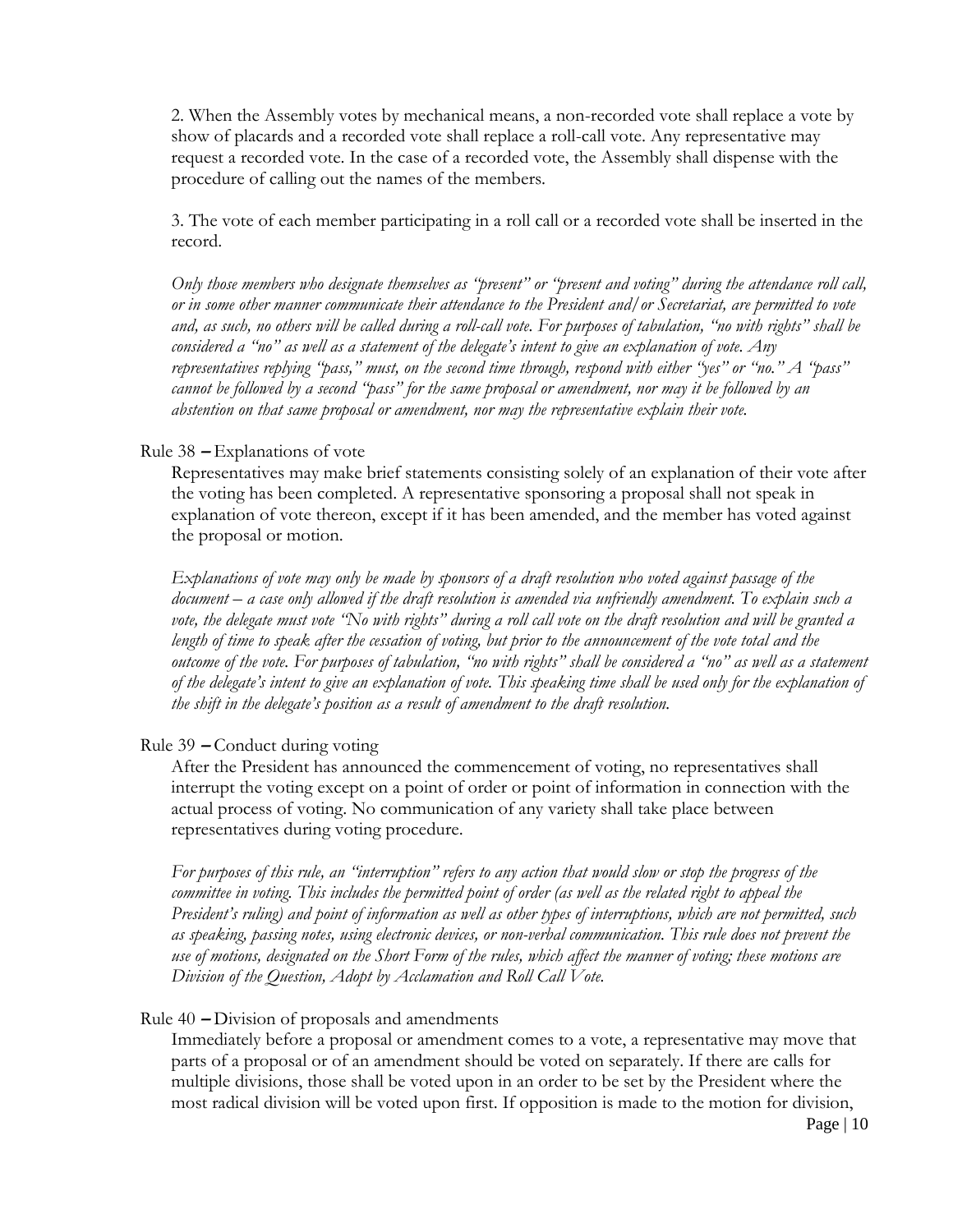the request for division shall be voted upon, requiring the support of a majority of those present and voting to pass. Permission to speak on the motion for division shall be given to two speakers in favor and two speakers against. If the motion for division is carried, those parts of the proposal or of the amendment that are involved shall then be put to a vote. If all operative parts of the proposal or of the amendment have been rejected, the proposal or the amendment shall be considered to have been rejected as a whole.

*For purposes of this rule, "most radical division" means the division that will remove the greatest substance from the draft resolution, but not necessarily the one that will remove the most words or clauses. The determination of which division is "most radical" is subject to the discretion of the Secretariat, and any such determination is final.* 

# Rule 41 **–** Order of voting on amendments

When an amendment is moved to a proposal, the amendment shall be voted on first. When two or more amendments are moved to a proposal, the amendment furthest removed in substance from the original proposal shall be voted on first and then the amendment next furthest removed there from, and so on until all the amendments have been put to the vote. Where, however, the adoption of one amendment necessarily implies the rejection of another amendment, the latter shall not be put to the vote. If one or more amendments are adopted, the amended proposal shall be voted upon following consideration of all proposed amendments.

*For purposes of this rule, "furthest removed in substance" means the amendment that will have the most significant impact on the draft resolution. The determination of which amendment is "furthest removed in substance" is subject to the discretion of the Secretariat, and any such determination is* final.

# Rule 42 **–** Order of voting on proposals

If two or more proposals, other than amendments, relate to the same question, they shall, unless the Assembly decides otherwise, be voted on in the order in which they were submitted.

*For purposes of this rule, "the order in which they were submitted" shall refer to the order in which proposals were approved by the Secretariat and thus the order in which proposals became draft resolutions.* 

## Rule 43 **–** Elections

All elections shall be held by secret ballot. The decision of whether to take nominations prior to the election shall be at the discretion of the President.

## Rule 44

When only one Member is to be elected and no candidate obtains in the first ballot the majority required, a second ballot shall be taken, which shall be restricted to two candidates obtaining the largest number of votes. If in the second ballot the votes are equally divided, and a majority is required, the President shall decide between the candidates by drawing lots. If a two-thirds majority is required, the balloting shall be continued until one candidate secures two thirds of the votes cast; provided that, after the third inconclusive ballot, votes may be cast for any eligible person or Member. If three such unrestricted ballots are inconclusive, the next three ballots shall be restricted to the two candidates who obtained the greatest number of votes in the third of the unrestricted ballots, and the following three ballots thereafter shall be unrestricted, and so on until a Member is elected. These provisions shall not prejudice the application of rules 57 and 58 of the General Assembly Plenary Rules of Procedure.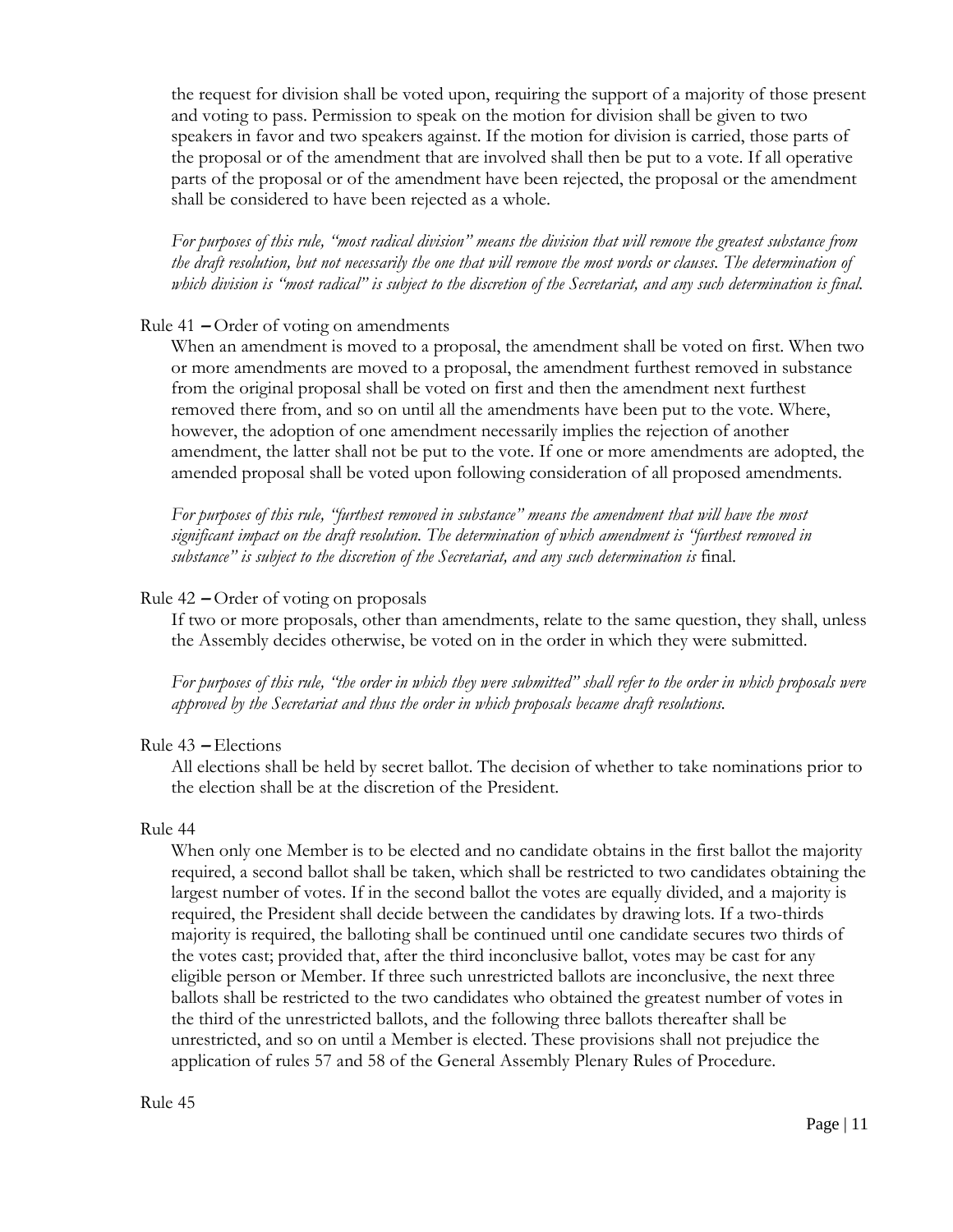When two or more elective places are to be filled at one time under the same conditions, those candidates obtaining in the first ballot the majority required shall be elected. If the number of candidates obtaining such majority is less than the number of persons or Members to be elected, there shall be additional ballots to fill the remaining places, the voting being restricted to the candidates obtaining the greatest number of votes in the previous ballot to a number not more than twice the places remaining to be filled; provided that, after the third inconclusive ballot, votes may be cast for any eligible person or Member. If three such unrestricted ballots are inconclusive, the next three ballots shall be restricted to the candidates who obtained the greatest number of votes in the third of the unrestricted ballots, to a number not more than twice the places remaining to be filled, and the following three ballots thereafter shall be unrestricted, and so on until all the places have been filled. These provisions shall not prejudice the applications of rules 57 and 58 of the General Assembly Plenary Rules of Procedure.

# **VIII. CREDENTIALS**

#### Rule 46

Credentials – in the form of a badge **–** must be worn by representatives at all times. Credentials, in the form of placards provided by NWMUN, must be used to cast votes during committee sessions. If a representative lacks either of these credentials, he or she may be asked to leave the committee room and will not be allowed to vote without these credentials.

*To replace lost, stolen, or damaged credentials, representatives must contact the Assistant Secretary-General for Conference Services and will be required to pay a fee for their replacement.* 

# **IX. MINUTE OF SILENT PRAYER OR MEDITATION**

Rule 47 **–** Invitation to silent prayer or meditation

Immediately after the opening of the first plenary meeting of the Assembly, representatives may request to observe one minute of silence dedicated to prayer or meditation. This is the only time this motion will be entertained and its approval is at the discretion of the Secretariat.

*For purposes of this rule, "immediately after the opening of the first plenary meeting of the Assembly" shall mean following the opening roll call and prior to the first suspension of the meeting or the initial adoption of an agenda. Requests for a minute of silent prayer or meditation shall be generic in nature and may not specify a purpose for the prayer or meditation. Finally, the interpretation of what constitutes a "minute" shall be at the discretion of the President.*

# **X. COMMITTEES**

Rule 48 **–** Establishment of committees

The Assembly may establish such committees as it deems necessary for the performance of its functions.

## **XI. ADMISSION OF NEW MEMBERS**

#### Rule 49 **–** Applications

Any State that desires to become a Member of the United Nations shall submit an application to the Secretary-General. Such application shall contain a declaration, made in formal instrument that the State in question accepts the obligations contained in the Charter.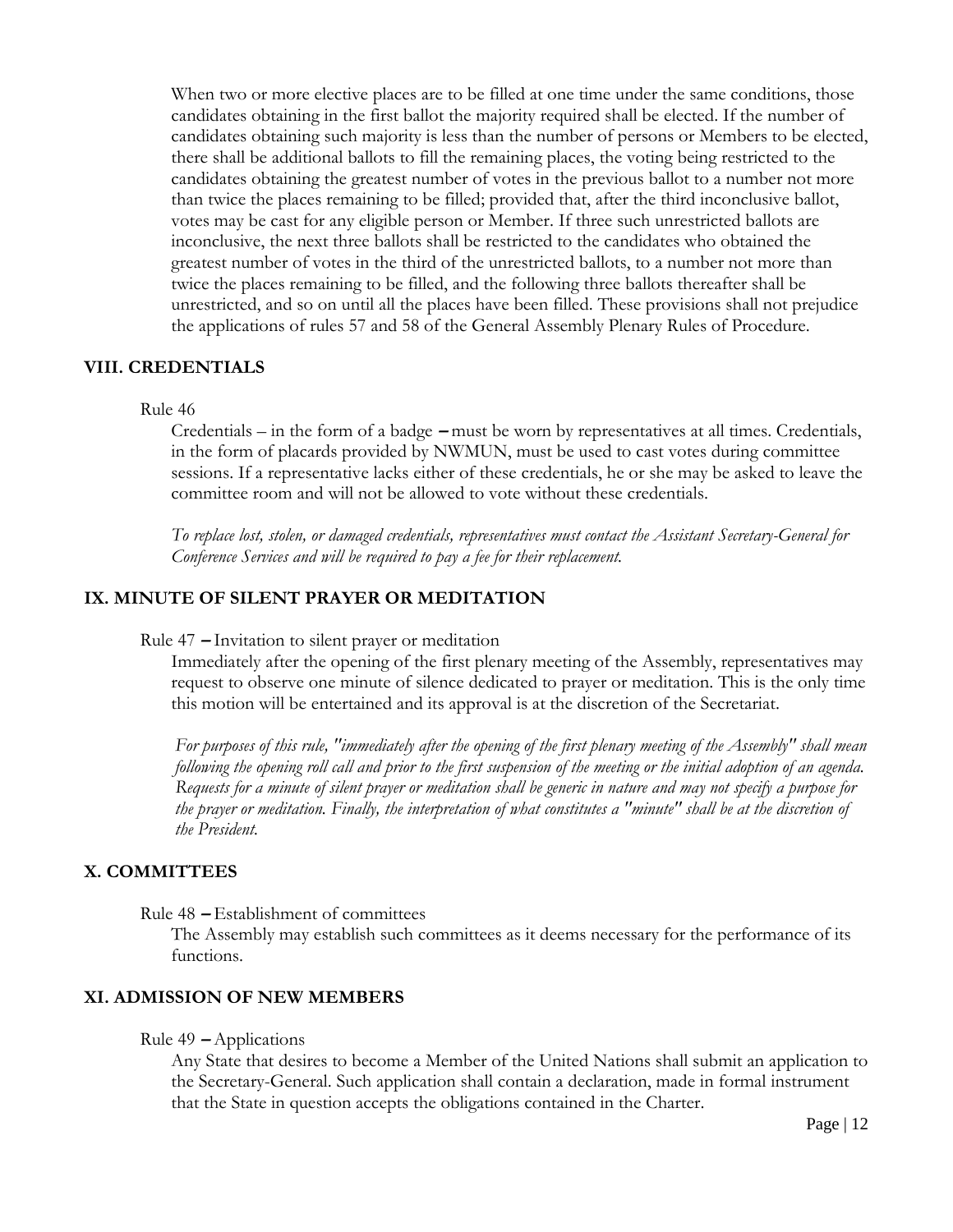Rule 50 **–** Notification of applications

The Secretary-General shall, for information, send a copy of the application to the General Assembly, or to the Members of the United Nations if the Assembly is not in session.

#### Rule 51 **–** Consideration of applications and decisions thereon

If the Security Council recommends the applicant State for membership, the Assembly shall consider whether the applicant is a peace-loving State and is able and willing to carry out the obligations contained in the Charter and shall decide, by a two-thirds majority of the members present and voting, upon its application for membership.

#### Rule 52

If the Security Council does not recommend the applicant State for membership or postpones the consideration of the application, the General Assembly may, after full consideration of a special report of the Security Council, send the application back to the Council, together with a full record of the discussion in the Assembly, for further consideration and recommendation or report.

Rule 53 **–** Notification of decision and effective date of membership

The Secretary-General shall inform the applicant State of the decision of the Assembly. If the applicant is approved, membership shall become effective on the date on which the Assembly takes its decision on the application.

# **XII. ELECTION OF MEMBERS TO THE SECURITY COUNCIL**

Rule 54 **–** Membership

The Security Council shall consist of fifteen members of the United Nations. The People's Republic of China, the French Republic, the Russian Federation, the United Kingdom of Great Britain and Northern Ireland, and the United States of America shall be permanent members of the Security Council. The Assembly shall elect ten other Members of the United Nations to be non-permanent members of the Security Council.

#### Rule 55 **–** Annual elections

The Assembly shall each year, in the course of its regular session, elect five non-permanent members of the Security Council for a term of two years.

#### Rule 56 **–** Qualifications for membership

In the election of non-permanent members of the Security Council, due regard shall, in accordance with Article 23, paragraph 1, of the Charter, be specifically paid, in the first instance, to the contributions of the Members of the United Nations to the maintenance of international peace and security and to the other purposes of the Organization, and also to equitable geographic distribution.

#### Rule 57 **–** Re-eligibility

A retiring member of the Security Council shall not be eligible for immediate re-election.

#### Rule 58 **–** Regional elections

- 1. The ten non-permanent members of the Security Council shall be elected as follows:
	- (a) Five from African states and Asian states (including the Middle East and Central Asia);